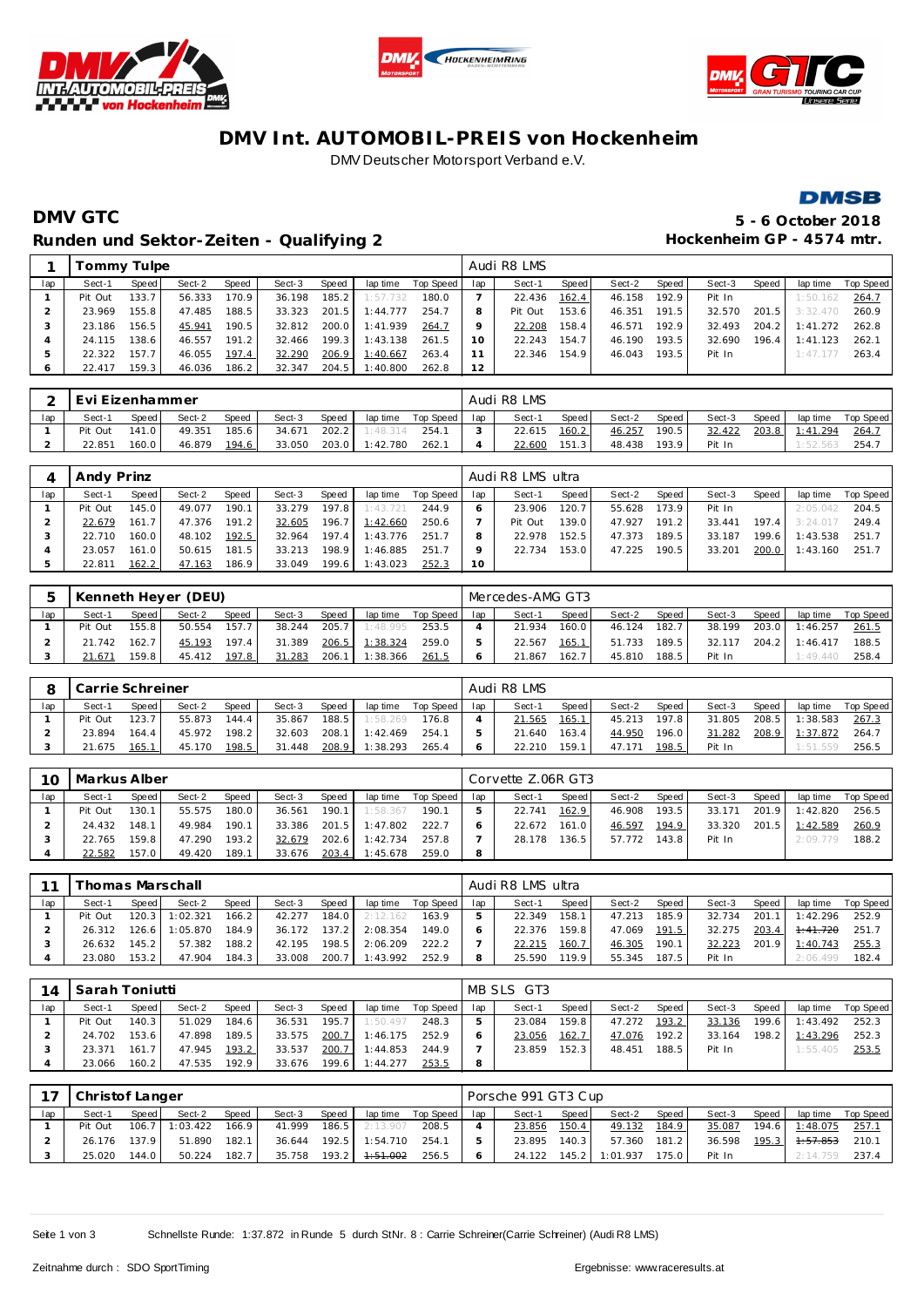





## **DMV Int. AUTOMOBIL-PREIS von Hockenheim** DMV Deutscher Motorsport Verband e.V.



## **DMV GTC 5 - 6 October 2018** Runden und Sektor-Zeiten - Qualifying 2 **and Europe Containers 1986** Hockenheim GP - 4574 mtr.

| 20  |         |       | Mario Hirsch (DEU) |       |        |       |          |           |     | Mercedes-AMG GT3 |       |        |        |        |       |          |           |
|-----|---------|-------|--------------------|-------|--------|-------|----------|-----------|-----|------------------|-------|--------|--------|--------|-------|----------|-----------|
| lap | Sect-1  | Speed | Sect-2             | Speed | Sect-3 | Speed | lap time | Top Speed | lap | Sect-1           | Speed | Sect-2 | Speed  | Sect-3 | Speed | lap time | Top Speed |
|     | Pit Out | 154.7 | 47.984             | 192.2 | 33.620 | 201.5 | 1:44.517 | 248.3     |     | 22.118           | 157.7 | 46.341 | 185.6  | 33.698 | 199.3 | 4:42.157 | 254.7     |
|     | 22.281  | 160.7 | 46.292             | 195.3 | 32.238 | 201.1 | 1:40.811 | 254.1     | 8   | 23.598           | 158.4 | 46.900 | 192.9  | 33.092 | 201.9 | 1:43.590 | 252.9     |
|     | 22.079  | 159.5 | 46.433             | 194.9 | 32.605 | 198.9 | 1:41.117 | 254.1     | o   | 22.263           | 150.8 | 47.355 | 187.5  | 35.483 | 201.9 | 1:45.101 | 253.5     |
|     | 22.061  | 158.6 | 46.402             | 192.9 | 33.860 | 198.5 | 1:42.323 | 254.7     | 10  | 22.221           | 155.2 | 46.452 | 191.21 | 32.128 | 200.4 | 1:40.801 | 254.1     |
| .b  | 22.100  | 158.6 | 46.280             | 192.5 | 34.800 | 198.9 | 1:43.180 | 254.7     |     | 22.179           | 158.1 | 46.206 | 194.6  | 32.024 | 200.7 | 1:40.409 | 252.9     |
|     | 23.642  | 158.6 | 46.715             | 193.5 | 33.254 | 201.7 | 1:43.611 | 254.1     | 12  |                  |       |        |        |        |       |          |           |

| 25  | Antonin Herbeck |       |        |       |        |       |          |           |     | Pagani Zonda |       |        |       |        |       |          |           |
|-----|-----------------|-------|--------|-------|--------|-------|----------|-----------|-----|--------------|-------|--------|-------|--------|-------|----------|-----------|
| lap | Sect-           | Speed | Sect-2 | Speed | Sect-3 | Speed | lap time | Top Speed | lap | Sect-1       | Speed | Sect-2 | Speed | Sect-3 | Speed | lap time | Top Speed |
|     | Pit Out         | 141.5 | 50.360 | 196.4 | 37.656 | 216.0 |          | 222.      |     | 22.819       | 166.  | 51.293 | 179.1 | Pit In |       |          | 259.6     |

| つフ  | Roland Hertner |       |          |              |        |                    |          |           |     | VW Golf GTI TCR |       |        |       |        |         |          |           |
|-----|----------------|-------|----------|--------------|--------|--------------------|----------|-----------|-----|-----------------|-------|--------|-------|--------|---------|----------|-----------|
| lap | Sect-1         | Speed | Sect-2   | <b>Speed</b> | Sect-3 | Speed              | lap time | Top Speed | lap | Sect-1          | Speed | Sect-2 | Speed | Sect-3 | Speed   | lap time | Top Speed |
|     | Pit Out        | 116.8 | 1:01.122 | 162.7        | 40.897 | 175.3              | 2:09.453 | 192.9     |     | 24.702          | 144.2 | 51.421 | 174.2 | 35.463 | $181.2$ | 1:51.586 | 226.4     |
|     | 26.340         | 143.2 | 54.753   | 172.5        | 36.654 | 179.7 <sup>1</sup> | 1:57.747 | 222.7     |     | 24.336          | 145.9 | 51.328 | 75.3  | 35.265 | 181.8   | 1:50.929 | 226.9     |
|     | 25.105         | 146.1 | 51.558   | 174.8        | 35.438 | 182.7              | 1:52.101 |           |     | 26.142          | 143.2 | 56.369 | 166.4 | Pit In |         | 2:09.81  | 195.      |

| 30  | Jay Boyd |              |         |       |        |       |          |           |     | Audi R8 LMS ultra |         |        |       |        |       |          |           |
|-----|----------|--------------|---------|-------|--------|-------|----------|-----------|-----|-------------------|---------|--------|-------|--------|-------|----------|-----------|
| lap | Sect-1   | <b>Speed</b> | Sect-2  | Speed | Sect-3 | Speed | lap time | Top Speed | lap | Sect-1            | Speed I | Sect-2 | Speed | Sect-3 | Speed | lap time | Top Speed |
|     | Pit Out  | 112.0        | :00.636 | 124.3 | 43.276 | 180.3 | 2:14.525 | 191.5     |     | 24.111            | 151.7   | 49.366 | 184.6 | 34.729 | 194.6 | 1:48.206 | 250.6     |
|     | 26.903   | 10.01        | 58.819  | 141.7 | 41.845 | 190.1 | 2:07.567 | 221.8     |     | 23.771            | 152.5   | 49.229 | 184.9 | 34.554 | 196.4 | 1:47.554 | 251.2     |
|     | 25.978   | 137.4        | 50.843  | 180.6 | 35.693 | 191.5 | 1:52.514 | 246.0     |     | 23.627            | 151.9   | 48.864 | 187.8 | 34.102 | 196.4 | 1:46.593 | 250.0     |
|     | 24.764   | 44.4         | 52.584  | 174.8 | 35.837 | 195.3 | 1:53.185 | 249.4     |     | 23.537            | 150.2   | 48.726 | 187.8 | 34.153 | 195.3 | 1:46.416 | 250.6     |

| 33  | Russell Ward |       |          |       |        |        |          |           |     | Mercedes-AMG GT3 |       |        |                    |        |              |          |           |
|-----|--------------|-------|----------|-------|--------|--------|----------|-----------|-----|------------------|-------|--------|--------------------|--------|--------------|----------|-----------|
| lap | Sect-1       | Speed | Sect-2   | Speed | Sect-3 | Speed  | lap time | Top Speed | lap | Sect-1           | Speed | Sect-2 | Speed              | Sect-3 | <b>Speed</b> | lap time | Top Speed |
|     | Pit Out      | 127.2 | 1:13.338 | 150.4 | 36.525 | 198.9  | 2:13.064 | 198.2     |     | 21.679           | 161.4 | 45.898 | 194.6 <sub>1</sub> | 31.493 | 204.2        | 1:39.070 | 255.9     |
|     | 22.887       | 152.5 | 49.864   | 191.2 | 34.208 | 202.61 | 1:46.959 | 242.      |     | .756<br>21       | 161.9 | 46.276 | 193.9              | 33.872 | 203.4        | 1:41.904 | 255.9     |
|     | 22.122       | 162.7 | 45.960   | 194.6 | 31.396 | 204.5  | 1:39.478 | 255.9     |     | 21.908           | 162.7 | 47.336 | 193.2 <sub>1</sub> | Pit In |              | 1:53.08  | 255.9     |

| 44  | Marc Busch (DEU) |         |        |       |        |       |          |           |     | Audi R8 LMS |       |        |       |        |       |                |             |
|-----|------------------|---------|--------|-------|--------|-------|----------|-----------|-----|-------------|-------|--------|-------|--------|-------|----------------|-------------|
| lap | Sect-1           | Speed I | Sect-2 | Speed | Sect-3 | Speed | lap time | Top Speed | lap | Sect-1      | Speed | Sect-2 | Speed | Sect-3 | Speed | lap time       | Top Speed I |
|     | Pit Out          | 127.1   | 54.770 | 126.6 | 41.976 | 150.6 | 2:01.182 | 213.4     |     | 21.942      | 161.4 | 45.394 | 196.4 | 31.691 |       | 203.8 1:39.027 | 261.5       |
|     | 29.347           | 135.3   | 52.738 | 156.1 | 38.038 | 204.2 | 2:00.123 | 219.5     |     | 22.222      | 146.5 | 50.906 | 166.4 | 36.996 |       | 203.0 1:50.124 | 250.0       |
|     | 22.311           | 158.11  | 45.822 | 196.4 | 31.730 | 204.2 | 1:39.863 | 260.2     |     | 22.071      | 155.8 | 47.421 | 166.4 | Pit In |       | 1:52.430       | 260.9       |

| 54  | Simon Reicher |       |        |       |        |       |          |           |     | Audi R8 LMS |                    |        |       |        |       |          |           |
|-----|---------------|-------|--------|-------|--------|-------|----------|-----------|-----|-------------|--------------------|--------|-------|--------|-------|----------|-----------|
| lap | Sect-1        | Speed | Sect-2 | Speed | Sect-3 | Speed | lap time | Top Speed | lap | Sect-1      | Speed              | Sect-2 | Speed | Sect-3 | Speed | lap time | Top Speed |
|     | Pit Out       | 105.4 | 51.913 | 190.5 | 32.472 | 203.4 | 1:51.637 | 231.8     |     | 23.837      | 142.3              | 49.103 | 173.4 | 33.678 | 203.4 | 1:46.618 | 243.2     |
|     | 21.920        | 157.9 | 46.552 | 192.9 | 31.618 | 204.2 | 1:40.090 | 253.5     |     | 22.060      | 159.5              | 46.619 | 193.9 | 31.953 | 202.2 | 1:40.632 | 254.7     |
|     | 21.862        | 157.0 | 46.153 | 195.3 | 31.787 | 203.8 | 1:39.802 | 254.7     |     | 23.001      | 159.3 <sub>1</sub> | 49.347 | 167.4 | 33.336 | 201.9 | 1:45.684 | 255.9     |
|     | 21.865        | 158.4 | 46.139 | 193.9 | 35.307 | 188.5 | 1:43.311 | 255.9     | 8   | 22.145      | 158.8              | 46.426 | 192.5 | Pit In |       | 1:46.394 | 255.9     |

| 56  | Bruno Stucky |       |        |       |        |       |          |           |     | MB SLS GT3 |       |        |       |        |       |          |           |
|-----|--------------|-------|--------|-------|--------|-------|----------|-----------|-----|------------|-------|--------|-------|--------|-------|----------|-----------|
| lap | Sect-1       | Speed | Sect-2 | Speed | Sect-3 | Speed | lap time | Top Speed | lan | Sect-1     | Speed | Sect-2 | Speed | Sect-3 | Speed | lap time | Top Speed |
|     | Pit Out      | 141.0 | 51.909 | 180.6 | 37.153 | 195.3 | 1:53.137 | 246.0     |     | 22.636     | 162.4 | 46.356 | 191.8 | 32.933 | 199.6 | 1:41.925 | 256.5     |
|     | 23.381       | 160.2 | 46.783 | 192.9 | 33.062 | 198.5 | 1:43.226 | 254.7     |     | 22.540     | 163.1 | 46.502 | 192.2 | 33.054 | 201.1 | 1:42.096 | 255.9     |
|     | 25.084       | 123.7 | 47.742 | 192.9 | 32.918 | 200.4 | 1:45.744 | 251.7     |     | 22.748     | 163.1 | 52.811 | 153.4 | Pit In |       | 2:03.266 | 212.2     |

| 63  | Luis Glania (DEU) |         |        |       |        |       |          |           |     | Porsche 991 GT3 Cup |       |        |        |        |       |          |           |
|-----|-------------------|---------|--------|-------|--------|-------|----------|-----------|-----|---------------------|-------|--------|--------|--------|-------|----------|-----------|
| lap | Sect-1            | Speed I | Sect-2 | Speed | Sect-3 | Speed | lap time | Top Speed | lap | Sect-1              | Speed | Sect-2 | Speed  | Sect-3 | Speed | lap time | Top Speed |
|     | Pit Out           | 105.2   | 58.420 | 105.2 | 39.933 | 188.8 | 2:04.074 | 196.0     |     | Pit Out             | 136.4 | 57.500 | 156.3  | 36.193 | 188.8 | 3:10.694 | 178.5     |
|     | 24.067            | 153.8   | 54.581 | 148.8 | 39.502 | 194.2 | 1:58.150 | 250.6     |     | 23.958              | 153.8 | 50.258 | 126.8  | 38.778 | 194.6 | 1:52.994 | 250.0     |
|     | 23.253            | 154.3   | 47.924 | 182.4 | 33.641 | 195.3 | 1:44.818 | 254.1     |     | 23.164              | 153.4 | 48.234 | 177.91 | Pit In |       | 1:54.540 | 255.3     |
|     | 24.251            | 145.2 l | 52.934 | 173.1 | Pit In |       | 2:00.051 | 243.8     |     |                     |       |        |        |        |       |          |           |

| 66  | Jürgen Marschlich |       |        |       |                                            |       |                        | Audi R8 LMS GT4 |       |              |       |        |                                |  |
|-----|-------------------|-------|--------|-------|--------------------------------------------|-------|------------------------|-----------------|-------|--------------|-------|--------|--------------------------------|--|
| lap | Sect-1            | Speed | Sect-2 | Speed | Sect-3                                     | Speed | lap time Top Speed lap | Sect-1          | Speed | Sect-2       | Speed | Sect-3 | Speed   lap time  Top Speed    |  |
|     | Pit Out 117.8     |       | 56.937 |       | 167.4 39.271 180.3 2:03.164                |       | 216.0                  | 25.480          | 140.4 | 54.510 171.4 |       |        | 39.048  180.9  1:59.038  225.0 |  |
|     | 26.277            | 132.0 |        |       | 53.265 171.2 38.471 182.4 1:58.013 241.1 5 |       |                        | 25.998 133.2    |       | 52.867 171.4 |       |        | 37.817  181.8  1:56.682  242.2 |  |

Seite 2 von 3 Schnellste Runde: 1:37.872 in Runde 5 durch StNr. 8 : Carrie Schreiner(Carrie Schreiner) (Audi R8 LMS)